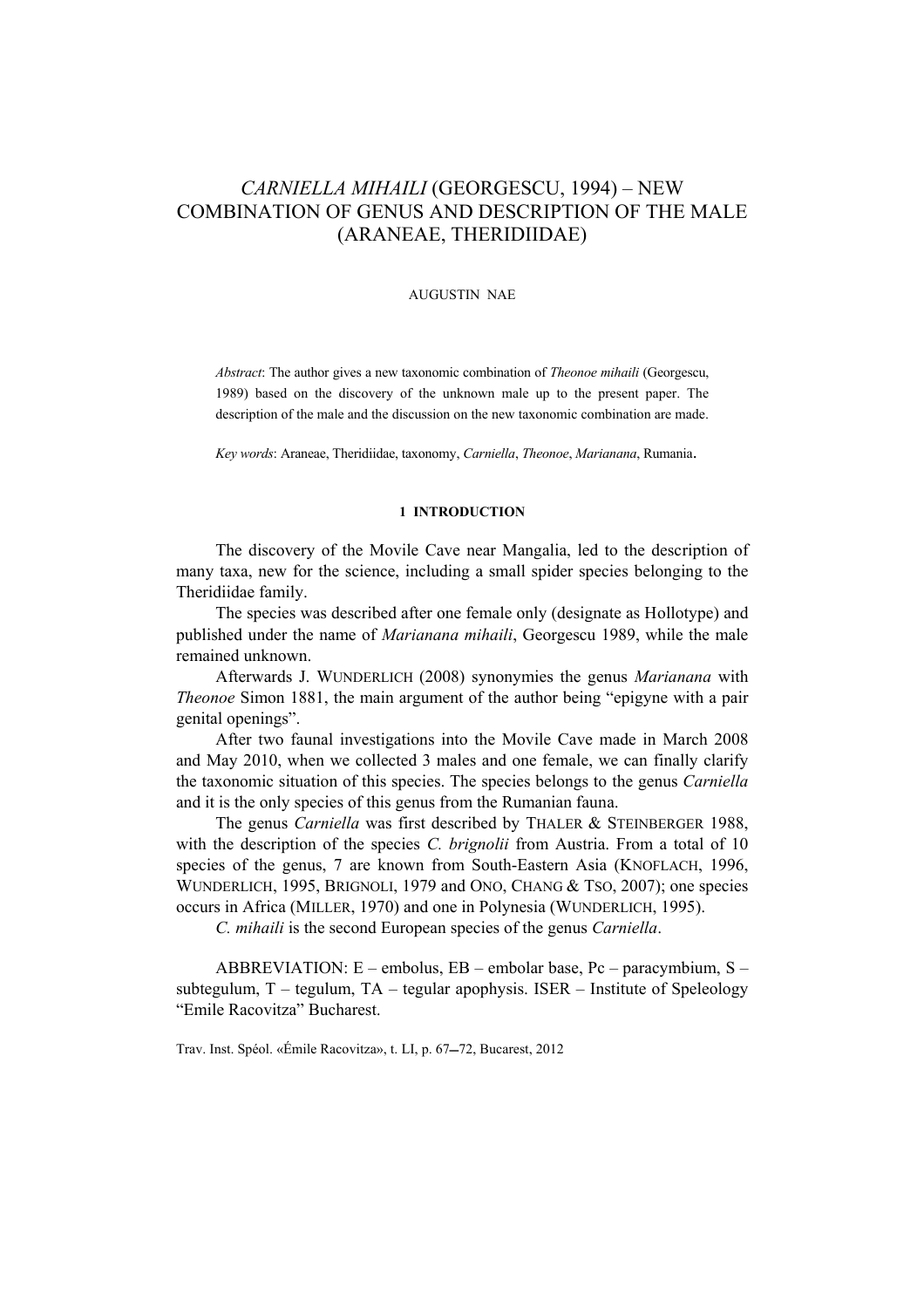### **2. MATERIAL AND METHOD**

The material was conserved in 70% ethylic alcohol. The dissections were made in glycerol at an Stemi 2000 steromicroscope and mounted for observation in a mixture of gelatin Merk and glycerol anhydrous. An Olympys CH2 with drawing attachment was used for microscopic examination and drawings.

#### **3. RESULTS**

## *Carniella mihaili* (Georgescu, 1989) nov. comb.

**Material examined**: Allotype: 1 **♂** (ISER), Movile Cave, 14-17.03.2008; Topotypes: 2 **♂♂** (ISER), Movile Cave, 1-2.06.2010; Neotype: 1♀ (ISER), Movile Cave, 14–17.03.2008. All specimens are collected by the author from Dobrogea, Rumania.

**Diagnosis**: **♂** clypeus modified (Figs. 1–3), six eyes. *C. mihaili* can be recognized by genital characters, cymbium split distally, terminal apparat  $(\text{d})$ , (Figs. 8–11), epigyne/vulva  $(\circ)$  (for description of female, see GEORGESCU, 1989) and the number of eyes.

**Description**:  $\delta$  Measurements (mm): carapace 0.52 long, 0.403 wide. Length of abdomen 0.52, sternum 0.33 long.

Colour: Carapace, sternum and legs, trochanters and patellae yellow-ochre. Abdomen yellowish-white, epigaster yellow-ochre.

Small size spider. Clypeal projection of carapace conspicuous (Figs. 1–3), covered with short hairs. It has 6 eyes, the anterior median pair had disappeared. The lateral ones – anterior, posterior-lateral and median-posterior are grouped as 3 eyes on both sides of the cephalothorax. Chelicerae: 0.208 long (Figs. 5, 6); have 3 teeth on the ventral margin and 2 denticles on the posterior margin. Sternum (Fig. 4) pointed behind, without exceeding coxa IV. Labium fused with sternum, not rebordered. Stridulatory organ present, hardly visible (visible at 100x). Spherical abdomen, weakly sclerotised around pedicel, colulus visible, with 2 setae. Legs short, tarsi longer than metatarsi.

Leg measurements (mm):

|              | Fe    | Pa    | Ti    | Mt    | Тa    | Total |
|--------------|-------|-------|-------|-------|-------|-------|
| Palp         | 0.234 | 0.13  | 0.182 | -     | 0.26  | 0.806 |
| $\mathbf{I}$ | 0.364 | 0.13  | 0.247 | 0.156 | 0.26  | 1.137 |
| П            | 0.312 | 0.13  | 0.208 | 0.143 | 0.234 | 1.027 |
| Ш            | 0.26  | 0.117 | 0.169 | 0.123 | 0.221 | 0.89  |
| IV           | 0.364 | 0.117 | 0.286 | 0.156 | 0.247 | 1.17  |

Legs: IV, I, II, III.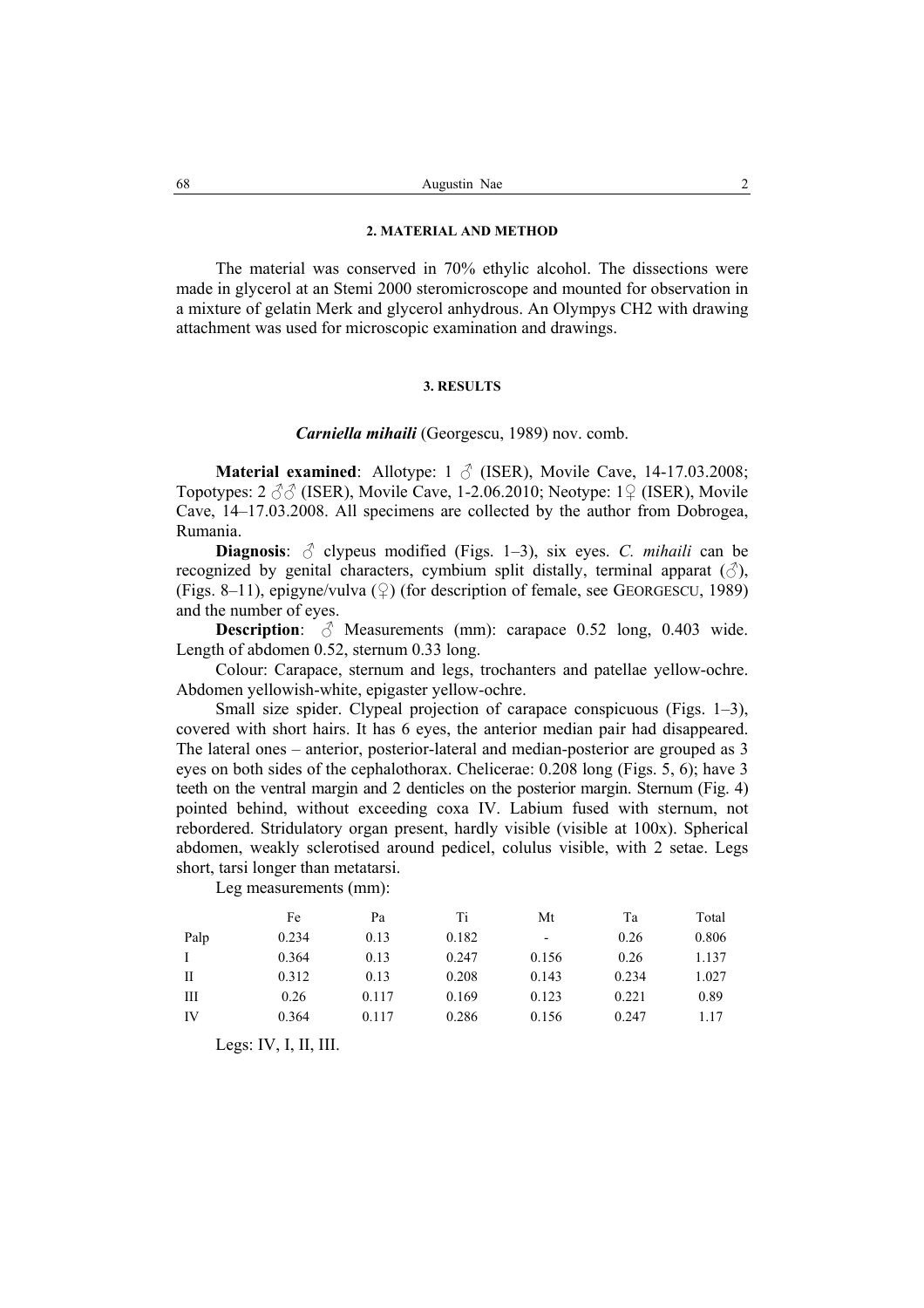Legs short. Metatarsi I–II with trichobothrium (0.30; 0.45). All tarsi with tarsal organ visible. Tarsal organ I–IV. Tarsi longer then metatarsi. Tarsi I (III) 1.46–1.7 times longer than metatarsi. Tarsi I-IV ventrally with 2 rows of 6 serrate bristles (Fig. 7).

Serrate bristle IV 0.057 mm long. Metatarsi ventrally with few weakly serrate bristles  $(I - 3$  pairs;  $II - 3$  pairs;  $III - 2$  pairs;  $IV - 3$  pairs). Tarsal claw with 1 minute teeth.

 $\beta$  Palp: Figs. 8–12. Tibia cone-shaped, without trichobothrium.

Cymbium spoon-shaped, thin, distally modified with the tip split into in a sharp and a scale-like lobe, similar to that of the species *C. brignolii*.

Paracymbium situated proximal to the retro-lateral edge of cymbium, has the shape of a blunt hook, with rounded margins.

Subtegulum prolateral-dorsal, with wide hematodocha. "The V prominence of the bulbus" is present, proximally separated, spatular, with the terminal part wide and a serrated margin, with a striated surface as the basal hematodocha, orientated to the edge of the cymbium (parallel orientation from the main plan of the palp). Tegulum prolateral-dorsal, its distal margin forming the tegular apophysis, hidden for the most part by cymbium. Conductor absent.

Embolar base uneven, distally fringed. Embolus developed as a spiral, without clear sclerification, thicker in the basal area, thinning gradually to the top. The sperm duct crosses the tegulum forming a spiral loop, enters the tegular apophysis and it curves retro-lateral entering the embolar base.

**Distribution**. *C. mihaili* is known only from one locality – Movile Cave, situated in SE Rumania, Dobrogea. All specimens were collected from the lake area, situated in the terminal part of the main gallery. No specimen was found up to present in the neighboring areas or in epigeic habitats, the species being considered endemic for the Movile Cave. The species presents adaptations specific the subterranean environment: tegument depigmentation and reduced number of eyes (only 3 pairs).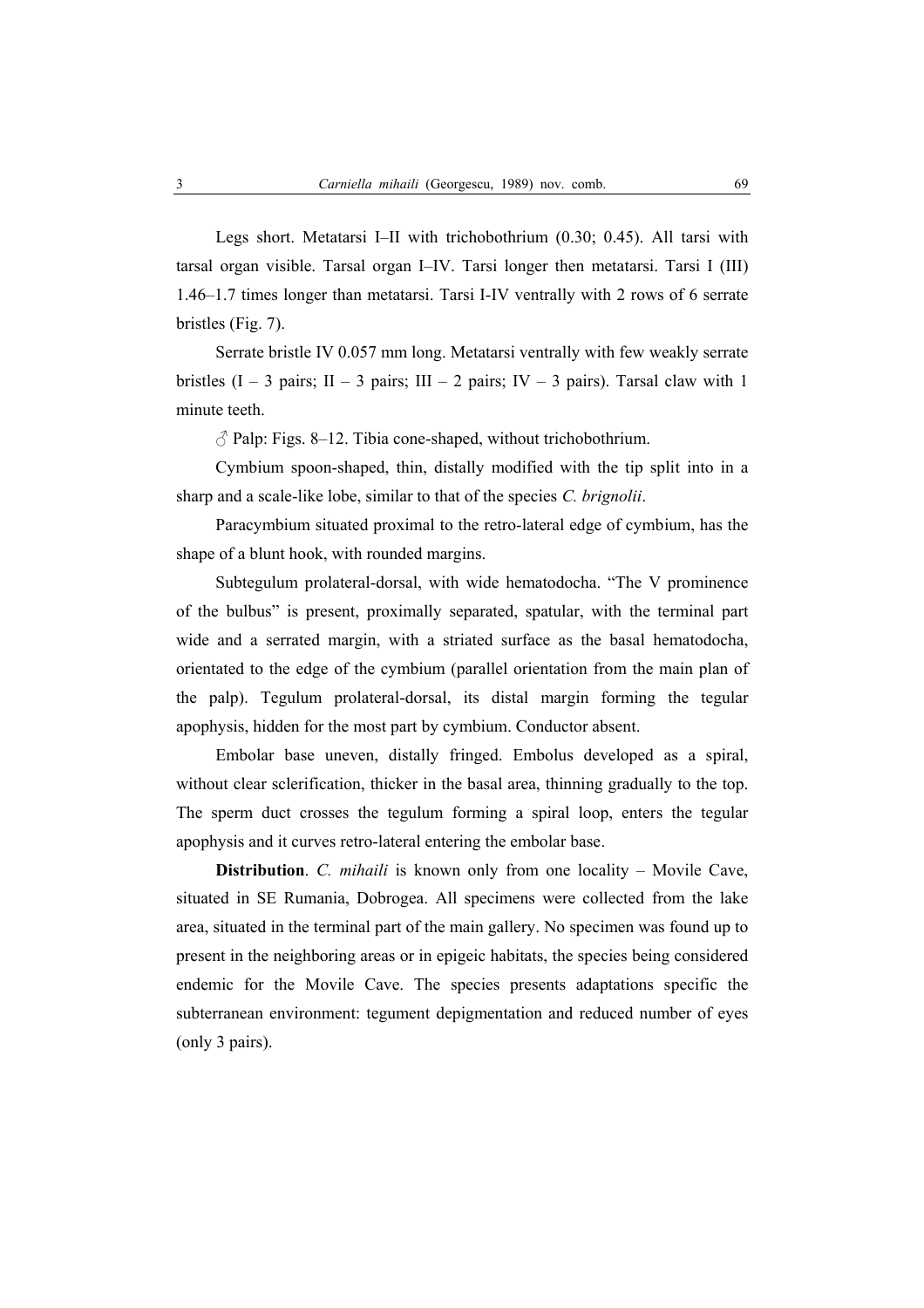

Figs. 1–7. *Carniella mihaili* (Georgescu, 1994), male (Movile Cave). Carapace, dorsal (1), lateral (2) and frontal view (3). Sternum (4), Chelicera, frontal view (5) and dorsal view (6). Tarsus IV (7).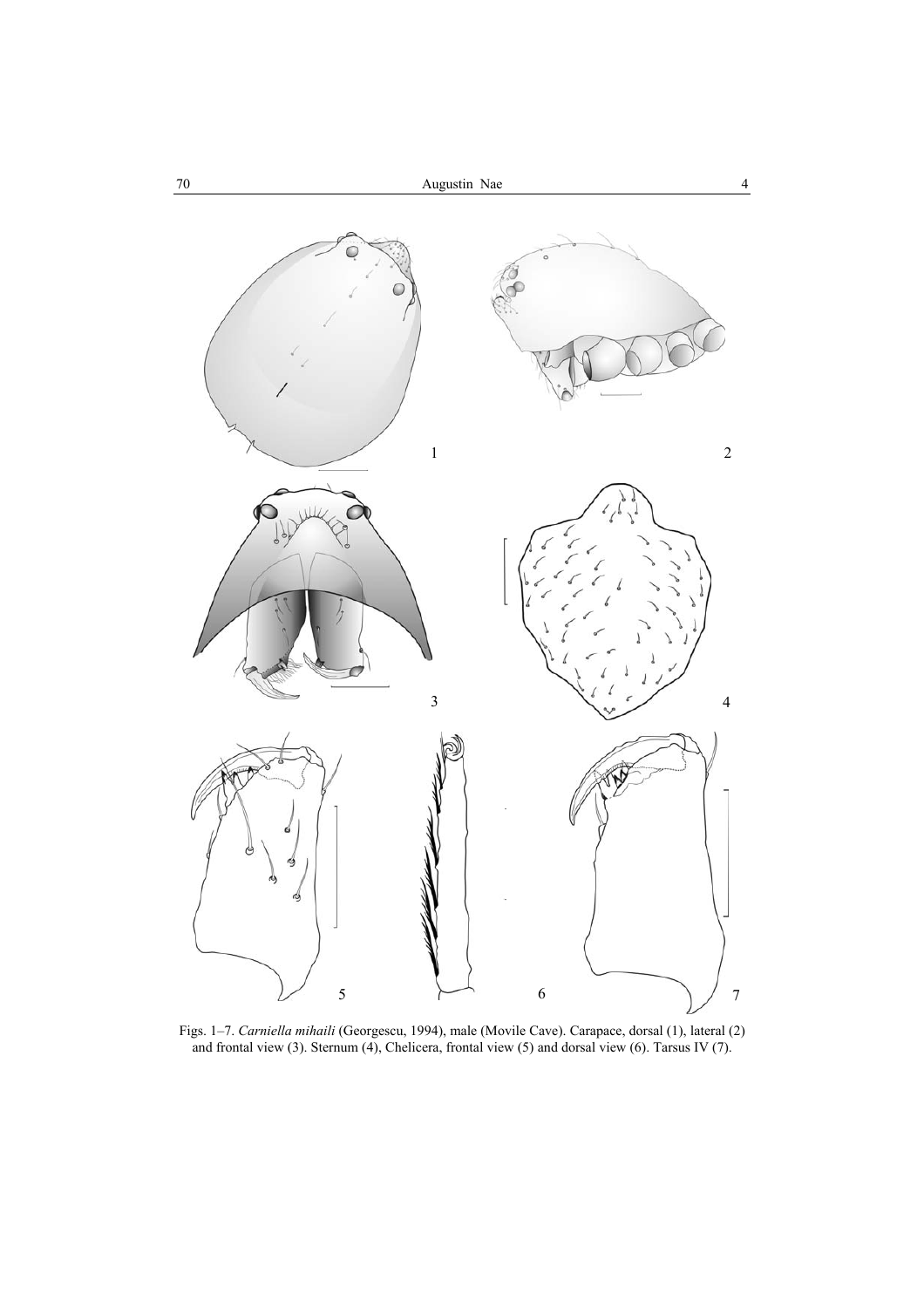

Figs. 8–12. *Carniella mihaili* (Georgescu, 1994) (Movile Cave). Male palp, retrolateral (8, 11), ventral (9), prolateral (10) and dorsal view (12). Scale lines 0.1 mm.